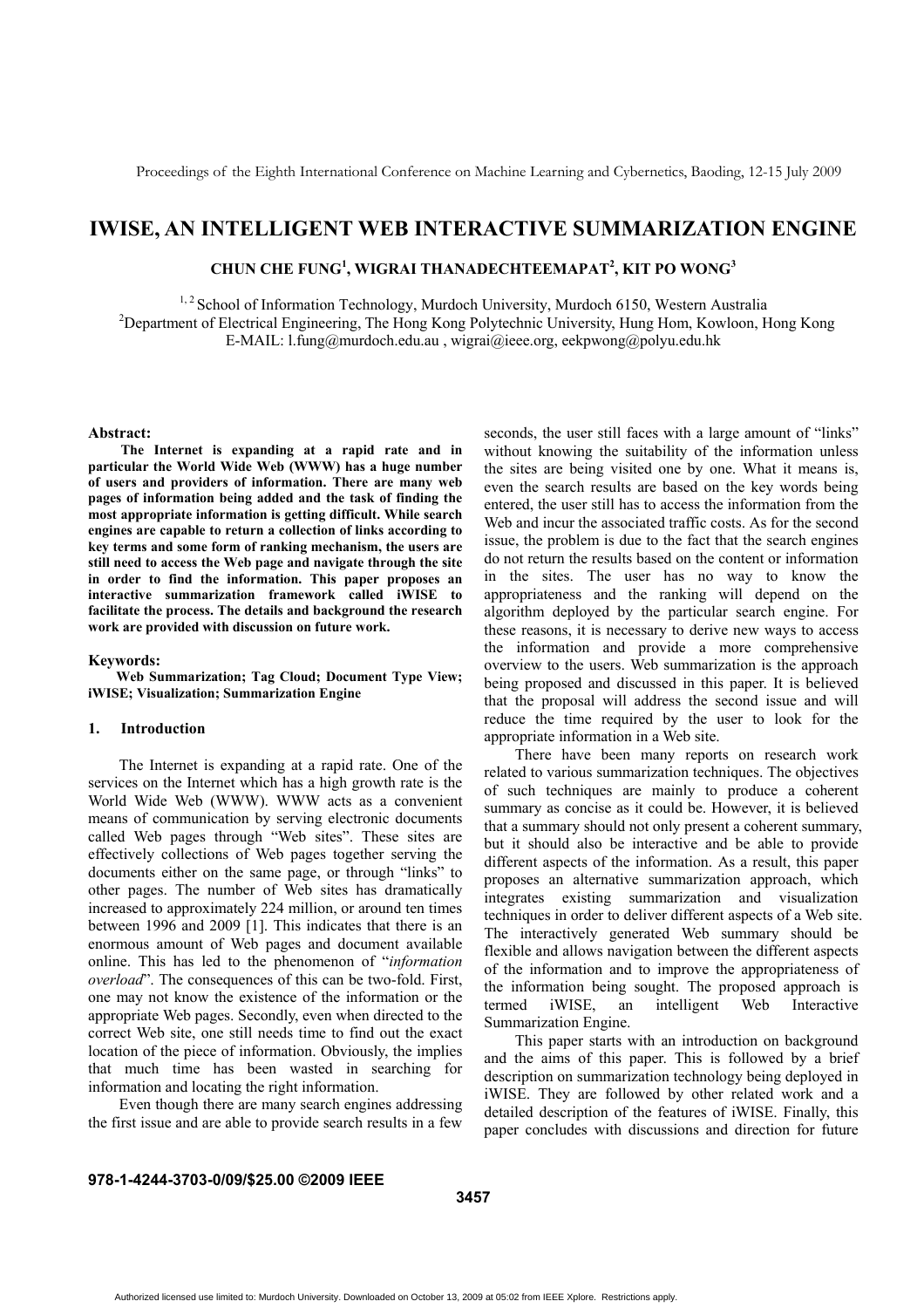work.

# **2. Summarization Technology**

There are many methodologies and techniques on summarization. In this section, only related technologies to iWISE will be explained.

#### **2.1 Text Summarization**

Text summarization is based on a variety of techniques. The most common one is the statistical approach such as frequency and histogram of key words. For example, frequency is used in the first part of the summarization process for indentifying frequent occurrence of words from the original source. The words are then combined in a summary.

Natural language processing is the other technique being applied to text summarization. It can work in a pre-processing stage for extracting key phrases and indentify them with respect to related domain [2]. Some tasks on natural language processing have similar characteristics of Information extraction (IE) [3]. They are used for finding the most appropriate information [4] to form a part of summaries. Moreover, natural language processing can be combined with statistical approaches to form one paragraph or text section from a passage [5].

# **2.2. Tag Cloud**

A "tag" is related to words or terms extracted from an original passage or data, whereas "tag cloud" is a group of tags that represents the characteristics of the original data in a form of an image [6]. This is a form of visualization or summary [7, 8] as they provide abstract information from the original text data. In a tag cloud, the importance of the tag could be illustrated or visualized according to size, color and style. The idea is to draw the attention of the user with more prominent display of the perceived important tags. The process of tag extraction normally is based on statistical approaches. Frequency is the commonly used parameter in the early step for gathering the number of words or terms.

Visualization of tag cloud could be based on different algorithms to layout the tags such as fixing the amount of white space or overlap between the tags. Clustering is also used to group the tags that have related meanings in the closed by area [9]. On the other hand, spatial clustering algorithm can be applied to arrange the tags in particular areas or locations [9, 10]. Some visualization techniques

aim to present tag cloud in other ways such as inclusion of their relationships, or in the form of circular layout [7].

# **2.3. Summarization on Web pages**

Web page is a form of electronic document. A Web page's content can be text with color and font attributes, picture of various format, voice, sound, video and hyperlinks. In addition, a Web page may provide interactivity with the users. Traditionally, most of the Web pages are formatted using Hypertext Markup Language (HTML) and displayed through Web browser. That means that the information on a Web page is blended with markups or tags in HTML [11]. Some content on Web page, which is called metadata, are not presented to users. Such metadata is used to describe the information on the Web page using metatags in HTML. Moreover, metadata can be collected in a process for automatic indexing [12]. As a result, metadata can be a form of summary on each Web page.

Annotation is another part of a Web page's content which is used to provide indexes. Web page content evaluation based on annotation may be useful because it contains additional information. Annotation can therefore be used in the automatic summarization process and for content-based retrieval since annotation may describe the multimedia content on the Web page[12].

Summarizing the information on Web page has more processes than text summarization. Not only HTML tags have to be removed, but the information without HTML tags must be rearranged before commencing the process of summarization. These steps have to be preceded subsequent steps for Web mining. In this paper, Web mining however is not covered as this forms another part of the project.

#### **3. Other Work on Summarization**

Berger and Mittal [13] proposed a prototype system called OCELOT, which can summarizes content on the Web without selecting either sentences or paragraphs. This is known as an extractive summarization technique. OCELOT is based on the Open Directory Project [14]. The Open Directory Project is a Web site providing multi language directory with short description edited by volunteers. Berger and Mittal used the project Web site as the data source and a part of the evaluation process.

The OCELOT's technique is related to statistical machine translation based on natural language and machine learning. There are three steps in this system. The first step determines the words that should be in the summary. This is called *content selection* and it is based on statistical

**3458**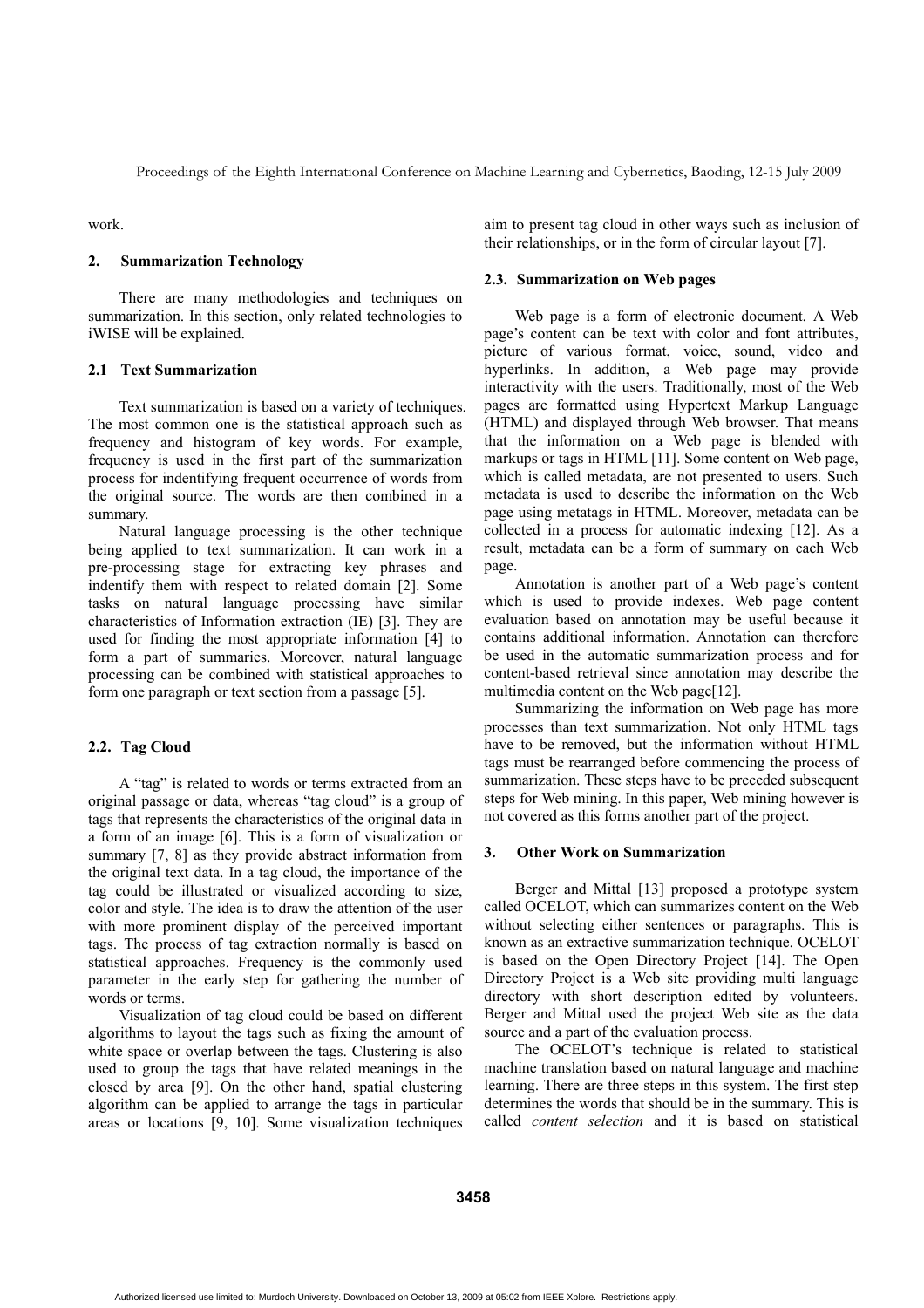techniques. *Word ordering* is the second step, which arranges the words in the summary. The last step is *search*, which uses the arranged words and apply a search technique, the Viterbi algorithm [15], to search the arranged words and then form the summary. Berger and Mittal described some of the limitations of the system. For example, it cannot distinguish between subject or object in sentences. The phrases "Dog bites man" and "Man bites dog" will be treated the same although it is obvious the meanings are different. In summary, the system provides text summarization from Web's content, but Web users may need to spend some time to read and comprehend the summary.

Baratis and et al. [16] presented an automated image-based summarization approach, which can be considered as a Web site summarization based on image content. They use logo and trademark images as the basis of the summarization. This approach is useful to detect unauthorized uses of trademark and logo, so it has commercial significance and has received much attention. There are four steps in this approach. *Image information extraction* is the first step, which extracts related information based on the images. Next, *machine learning*, based on decision trees, is used to distinguish the extracted images. Such images are also used for training the system after the images were converted to gray scale. This step is called the *Logo and trademark detection*. The images are then processed and detected for duplication of logo and trademark. These images are used to create *clusters*. This is the third step. Each image is ranked according to the frequency of occurrence, number of hyperlinks and other information. The last step is *image-based summarization*, which ranks each cluster, and the high rank clusters will be displayed in the summary. However, this approach would have been better if it can provide short descriptions and is able to interact with the users by allowing them to offer a concise summary on the images. In addition, the system should provide real time service.

Amitary and Paris [5] introduced InCommonSense, which summarizes Web pages in an alternative approach that relies on hypertext structure and its information provided by the Web authors or Webmasters. The technique is considered by Amitary and Paris as a "*fully automatic pseudo-summarization technique".*

 The system starts by taking one Web page and then finds other Web pages that are linked back to the original Web page. Each of the other Web pages will be examined and information on any anchor that is linked to the required page will be extracted. Only one of the anchors and their information will be selected. The selection and rating of each anchor description is based on the machine learning tool, See5 [17], with 16 hard coded rules. The system

presents results in a form of merging short summary to results from search engines.

Zhang and et al. [18] proposed another approach to summarize Web site automatically. Natural language processing and machine learning are applied in this approach. This approach has five steps to produce the summary. The first step will start from home page. The next step is to extract all the contents from each Web page into paragraph format. The third step is to filter out *short* paragraphs and produce classifiers from the rest of the paragraphs into *narrative* or *non-narrative* groups extracted by shallow natural language processing and machine learning. The fourth step extracts the key-phrases by the trained classifiers into categories of phrases. The last step extracts the most important sentences based on the occurrence of key-phrases, from the narrative paragraphs to assemble a final summary. In addition, the criteria proposed by Zhang and et al on the generated summary, based on this approach, should comprises of the top 25 key-words, top 10 key-terms and top 5 key-sentences. The next section provides a description of the iWISE framework.

# **4. Intelligent Web Interactive Summarization Engine (iWISE)**

A novel approach called iWISE is proposed. Its key function is to provide on Web summarization and it is based on an integration of existing summarization and visualization techniques. Visualization is used to represent abstract information or concept in an image or a graph [19]. iWISE aims to provide different aspects of summaries of a Web page using tag cloud, text summarization and Document Type Views (DTV). The proposed system is interactive and may operate in real time. Also, iWISE allows users to navigate the Web page easily and to reduce time in browsing information on the Web thereby improving the quality of the returned information. It also permits cross-checking between different techniques. That means that key factors of one technique could be adapted into another technique. An example is the connection between Tag cloud and Text summarization.

In addition, iWISE can be used as a tool for evaluating Web pages since iWISE not only provides the summary and visualization of the Web's content, but it can also also present the structure of the Web pages. Some features of iWISE are described as follows:

# Text Summarization

 This feature aims to produce a summary from the Web page, and the summary may be in the form of highlighted sentence lists or summary paragraphs. In this paper,

**3459**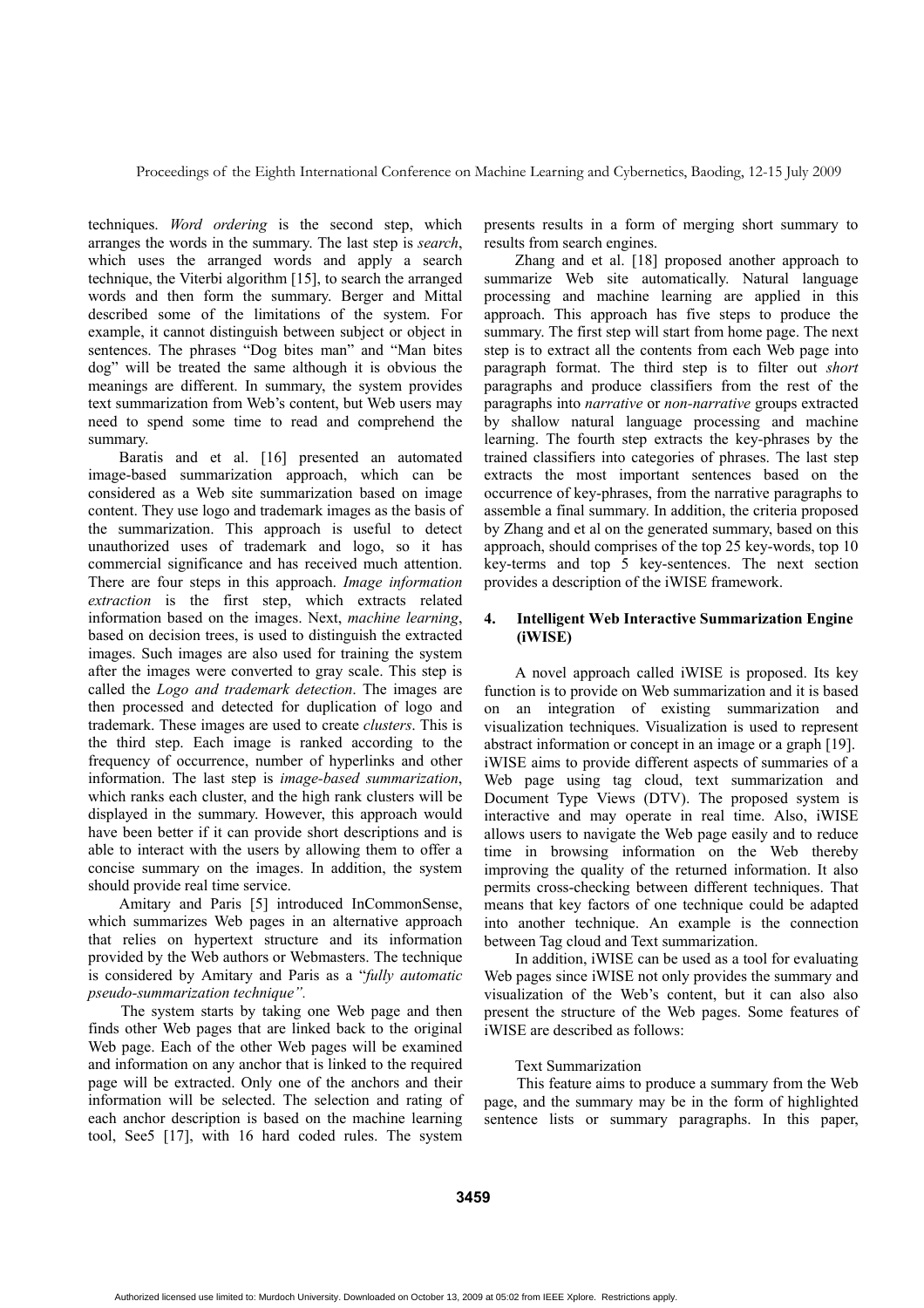www.extractorlive.com is used as an example for illustration. Result from the web site, www.pcworld.com, is shown in Figure 1.

# Tag Cloud

iWISE uses tag cloud as a part of the key output from the summarization engine, and an example of tag cloud in this paper is obtained from the website TagCrowd. While tag cloud is recognized that it does not provide any meaning [8], iWISE provides the relevant results from text summarization to address this issue.



**Figure 1. Home page of www.pcworld.com** 

# Document Type View (DTV)

 iWISE represents Web page in a form of visualization, which is similar to Webtrustmetrix being used on Ainibot Web site. Document Type View can depict an overview of the nature of the information on a Web page. An exam,ple of DTV based on the PC World Web site is shown in Figure 2.

 Furthermore, DTV provides an interactive feature known as "Drill-Down". By clicking the hyperlink node, iWISE will download and extract the destination Web page and redraw the view of the targeted Web page. This feature allows a user to go to any link on the Web page and find out the DTV of that node.

iWISE provides an integrated view based on text summarization, tag cloud and Document Type View at the same time. The features will be synchronized, and the result of the site www.pcworld.com shown in Figure 3.

As for the Drill-Down function, iWISE will repeat the same working process while text summarization and tag cloud are generated at the same time as shown in Figure 4.



**Figure 2. Document type view of iWISE** 

# **5. Discussion and Conclusion**

There are a large number of Web pages that provides information on the Internet. This will require more and more time to search for the required information on the Internet. Therefore, it is useful to have a new way that provides a more comprehensive view of the Web content to the users. This paper has proposed an intelligent Web Interactive Summarization Engine (iWISE), which is a novel approach on Web Summarization based on an integration of existing summarization and visualization techniques. The implementation and experimentation are in progress and further results will be reported in due course.

Future development on iWISE will include machine learning in order to serve the individual users with the characteristics of customization and personalization. Also, iWISE may also be used for ranking system based on quantitative assessment of the web contents. Other work on iWISE will include objective assessments based on performance, user perspective, usability and acceptance.

# **Acknowledgements**

The authors acknowledge the assistance offered by Dr. Ong Sing Goh on the section as regarded to Document Type View.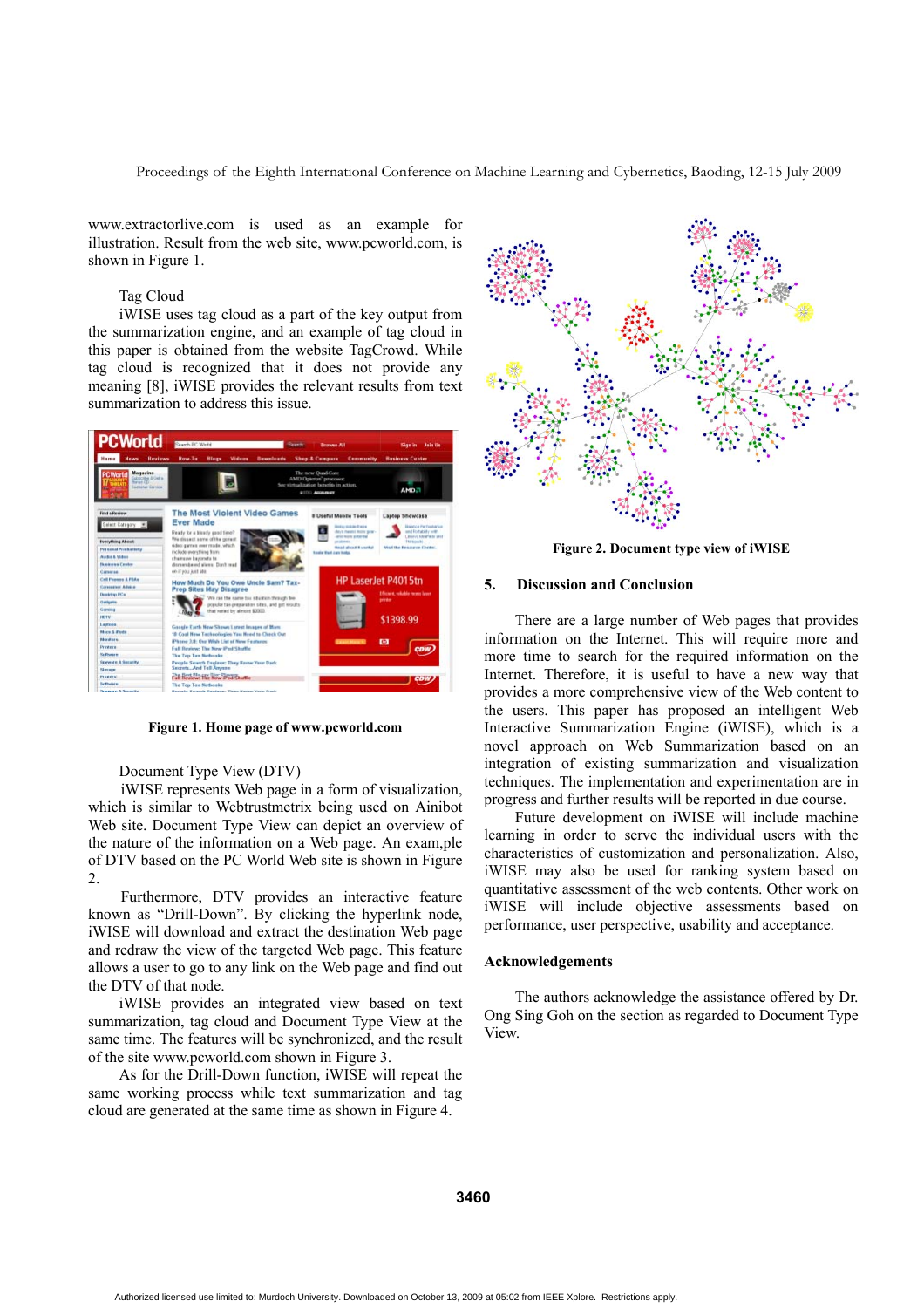

**Figure 3. User View of iWISE** 



**Figure 4. Illustrating Drill-Down feature of iWISE** 

### **References**

- [1] Netcraft. *March 2009 Web Server Survey*. 2009 2 March 2009 [cited 2009 Mar 28]; Available from: http://news.netcraft.com/archives/2009/03/index.html.
- [2] Jiang-Liang, Hou and A. W. J. Tsai, *Knowledge Reuse Enhancement with Motional Visual Representation.* Knowledge and Data Engineering, IEEE Transactions on, 2008. 20(10): p. 1424-1439.
- [3] Spärck Jones, Karen, *Automatic summarising: The state of the art.* Information Processing & Management, 2007. 43(6): p. 1449-1481.
- [4] Jim, Cowie and Lehnert Wendy, *Information extraction.* Commun. ACM, 1996. 39(1): p. 80-91.
- [5] Amitay, Einat and Paris Cecile, *Automatically summarising Web sites: is there a way around it?*, in

**3461**